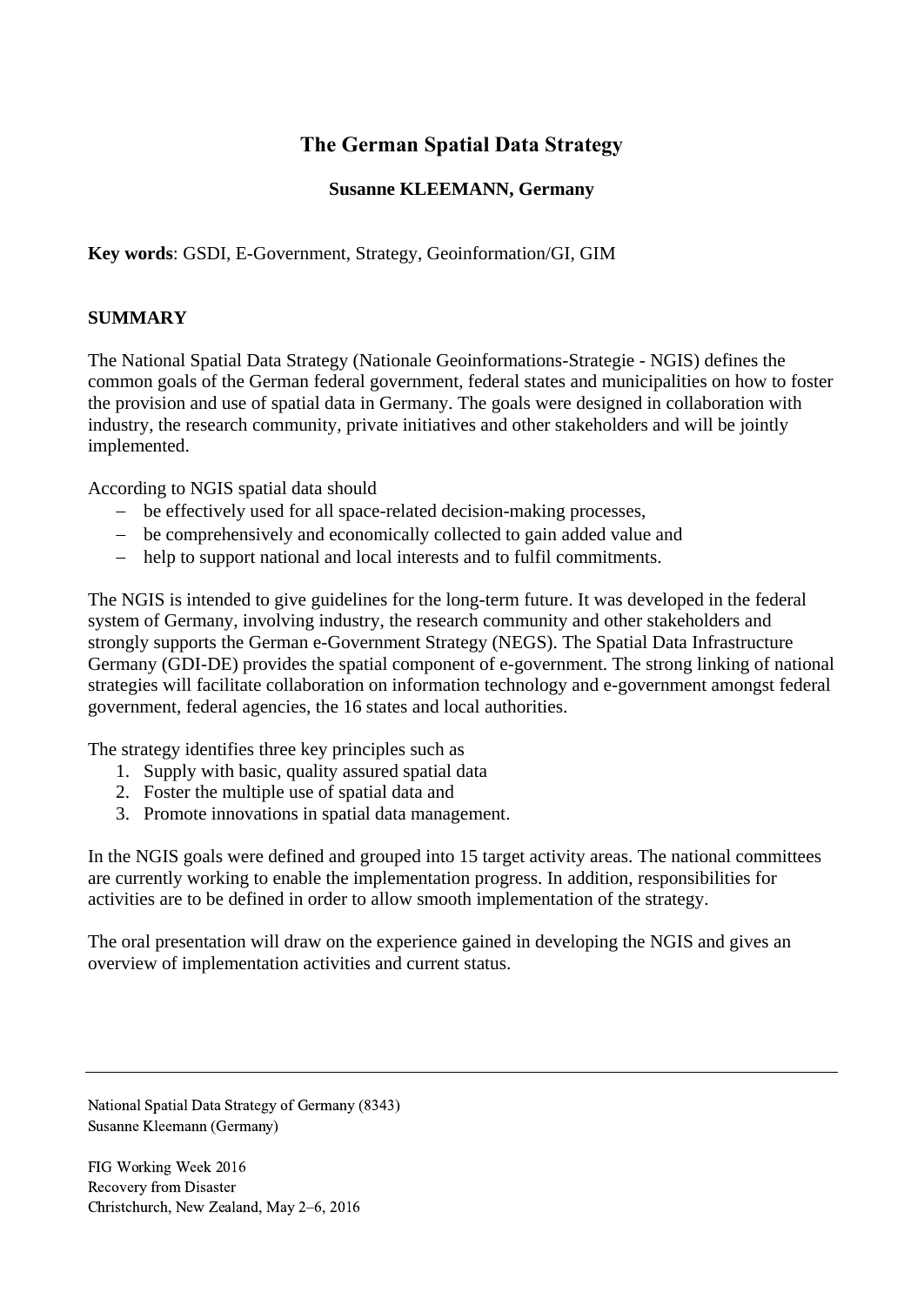# **The German Spatial Data Strategy**

### **Susanne KLEEMANN, Germany**

# **1. DEVELOPING THE NATIONAL SPATIAL DATA STRATEGY**

The use and application of spatial data is undergoing significant change, due to new technological possibilities, the digital revolution and the challenges arising from budget and staffing limits and growing expectations. As a result, cooperation between providers and users of spatial data has been fundamentally transformed and will continue to change. The growing need for spatial data and for coordination is also demonstrated by the creation of a variety of European and international projects, including Copernicus, Galileo, GEOSS and GGOS. Along with classic spatial information, remote sensing and navigation are becoming more and more important. Germany has a federal structure, which results in different organization and division of tasks at the federal, state and local levels. Given the large number of stakeholders having different authorities, potential and views, this sometimes leads to conflicting goals. But there is a general consensus on coordinating efforts and pooling scarce resources in order to avoid duplication.

In 2012, the Federal Government's Third Geo-Progress Report recommended that the roles of all stakeholders should be defined in a spatial data strategy, thereby making clear who can contribute in what way to achieve the shared goals. Because of Germany's federal structure, the strategy was to be drawn up under the supervision of a joint federal and state committee. The Spatial Data Infrastructure Germany (GDI-DE) Steering Committee took on this task.

The GDI-DE Steering Committee is responsible for the strategic management of GDI-DE measures. The GDI-DE comprises a technical and organizational network of federal, state and local governments and a large number of projects, working groups and initiatives. In addition to government agencies, the network also includes partners from industry and the research community. The GDI-DE is a key element of the federal IT and e-government infrastructure and part of the European spatial data infrastructure being implemented in accordance with the EU's INSPIRE (Infrastructure for Spatial Information in Europe) Directive.

The National Spatial Data Strategy (NGIS) defines the common goals at federal, state and local level. These goals are to be set and implemented in dialogue with industry, the research community, private initiatives and other stakeholders. Spatial data should be effectively used for all spacerelated decision-making processes, be comprehensively and economically collected to gain added value and should help support national and local interests and meet local obligations. The NGIS is intended to contribute to the National E-Government Strategy and encourages cooperation on information technology and e-government.

The work of federal, state and local public administration was coordinated via the structures of the GDI-DE Steering Committee. A workshop and an online consultation process enabled participation

National Spatial Data Strategy of Germany (8343) Susanne Kleemann (Germany)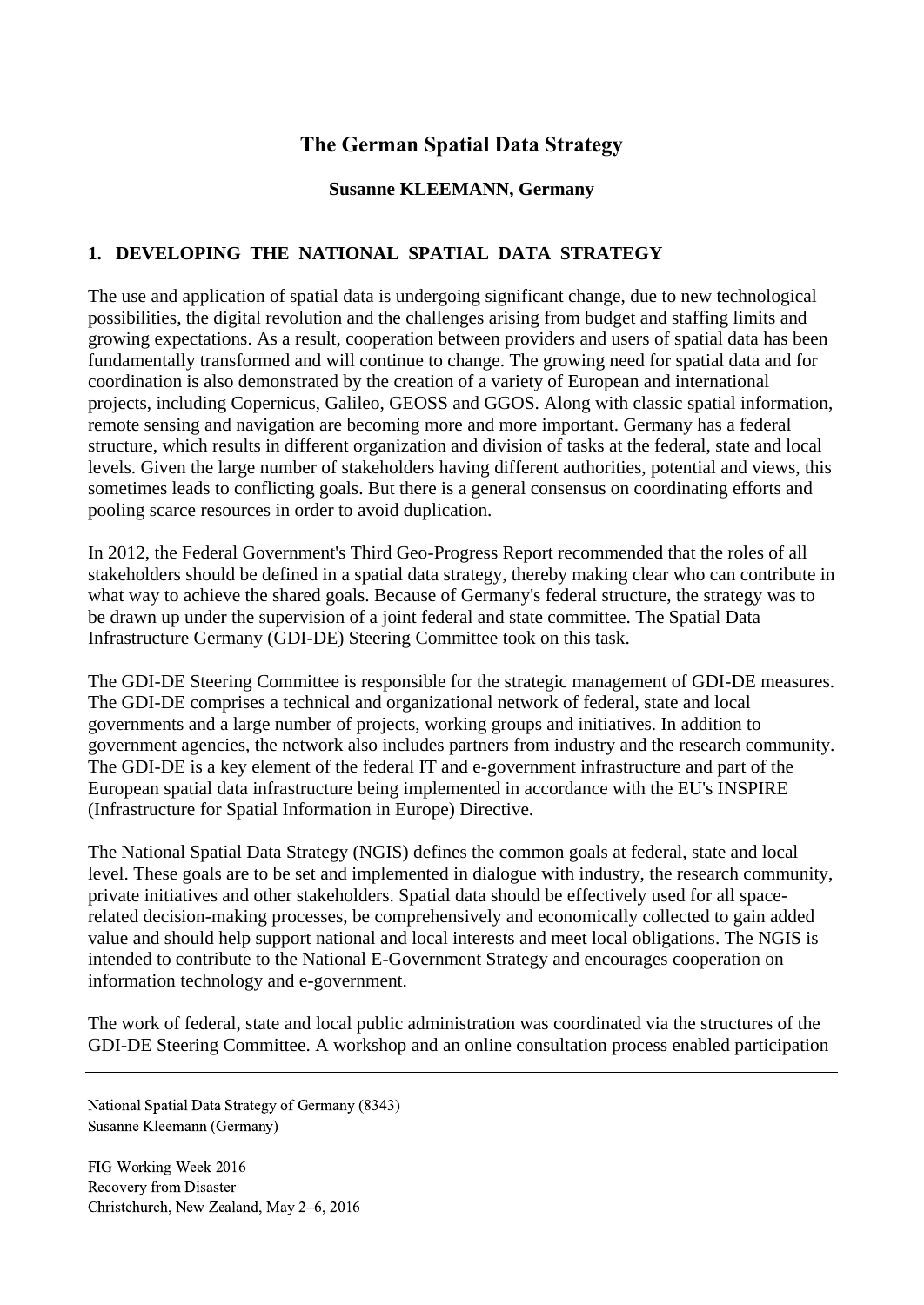by additional stakeholders from industry, the research community and private initiatives. At the workshop, before the first draft of the strategy was drawn up, the various stakeholders were asked about their goals, expectations and possible contributions. They were also able to articulate their shared and diverging views. After the first draft was drawn up, all participants could rate the strategy's proposed goals and comment online, and 250 participants took advantage of this opportunity. Of those responding, 60% were from public administration, 11% from industry, 7% from the research community, 4% from professional and trade organizations, and 18% private individuals. Overall, 770 comments were received. The majority of stakeholders (80–100%) agreed with the goals, although some considered many of the goals unrealistic. The main points of discussion had to do with implementing Open Data, ensuring technical and semantic interoperability as a key characteristic of the GDI-DE, and the role of the GDI-DE and its integration with stakeholders' networks. The goals of making spatial data available largely in the framework of a public-private partnership, preventing users from permanently storing secondary data collections, and increasing the involvement of private initiatives in collecting spatial data found only isolated support.

## **2. CONTENT OF THE NATIONAL SPATIAL DATA STRATEGY**

The GDI-DE Steering Committee adopted the strategy in August 2015 and presented it to the policy-making bodies, which welcomed the strategy, acknowledged it as an important addition to the National E-Government Strategy and promised to help carry it out.

The NGIS sets out three important principles:



Figure 1: Principles for spatial data

National Spatial Data Strategy of Germany (8343) Susanne Kleemann (Germany)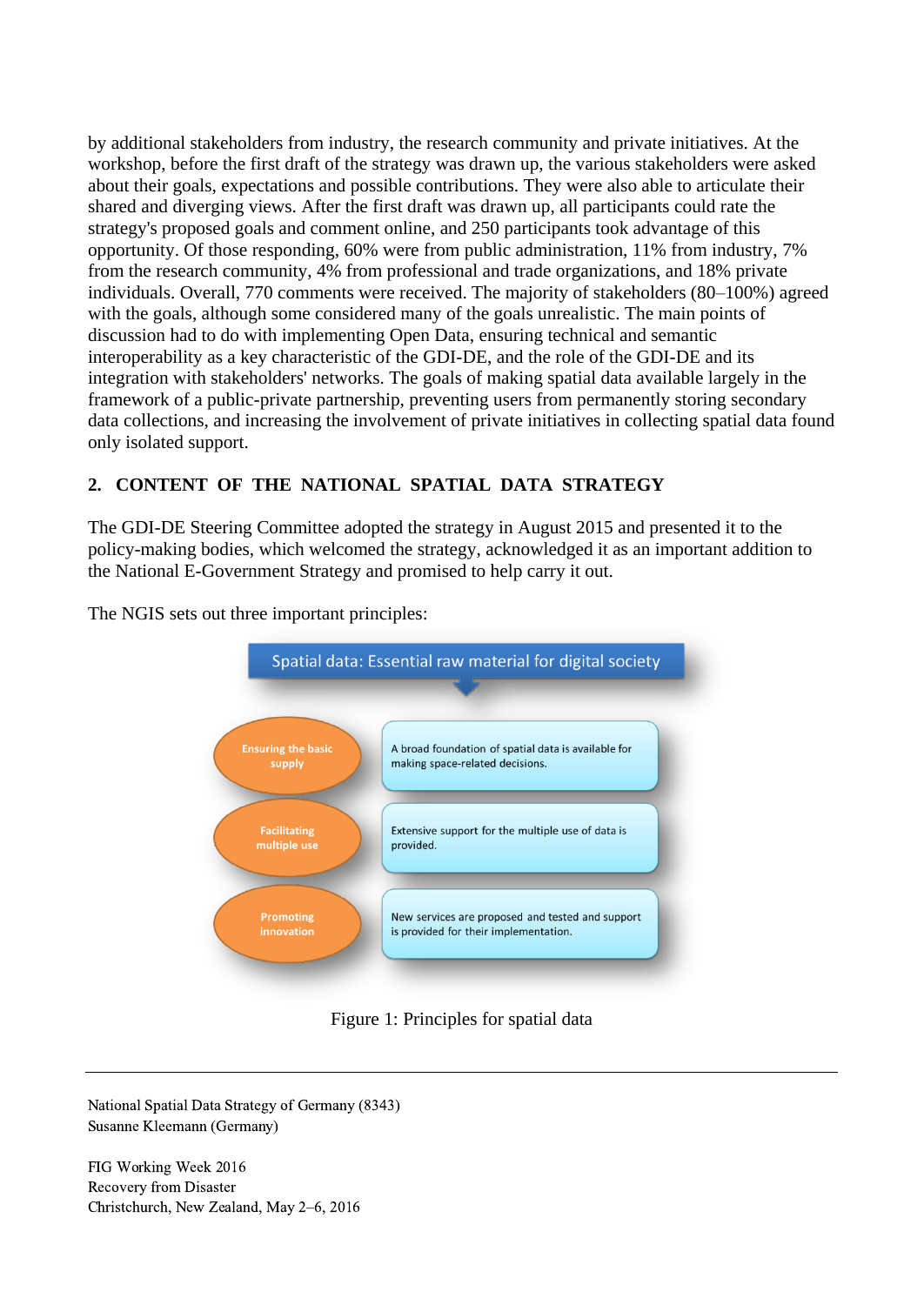A central role of government is gathering and providing basic access to high-quality spatial data in order to maintain national sovereignty and ensure the provision of vital services. But the broad range of spatial data can be fully used only if the knowledge about spatial data is transparent and described informatively. Good access to spatial data and multiple use are also cornerstones of Open Government.

Interoperability is a basic prerequisite for multiple use. The agencies that keep spatial data are responsible for this possibility. Services should be provided cost-effectively and in a way that conserves resources; they should also be available to many users at the same time. Open Data solutions are desirable.

Spatial data offer enormous potential for innovation. Innovation requires dialogue and a framework for joint projects. So stakeholders are called on to play an active role in technological development and recognize potential at an early stage.

The goals of the NGIS can be divided into six areas which are oriented on the National E-Government Strategy:



Figure 2: Goals of the NGIS

#### **3. LESSONS LEARNED**

This discussion has brought stakeholders together and demonstrated what they have in common. The topic of spatial data has gained greater attention from policy-makers. Its future can now count on political support. The process of developing the strategy was communicated in a transparent way, enabling broad involvement in the process and widespread acceptance of the strategy and its goals. The goals can be implemented in various ways and at various speeds. The fears and concerns of stakeholders led to the desire to document both what is usually taken for granted and favourite

National Spatial Data Strategy of Germany (8343) Susanne Kleemann (Germany)